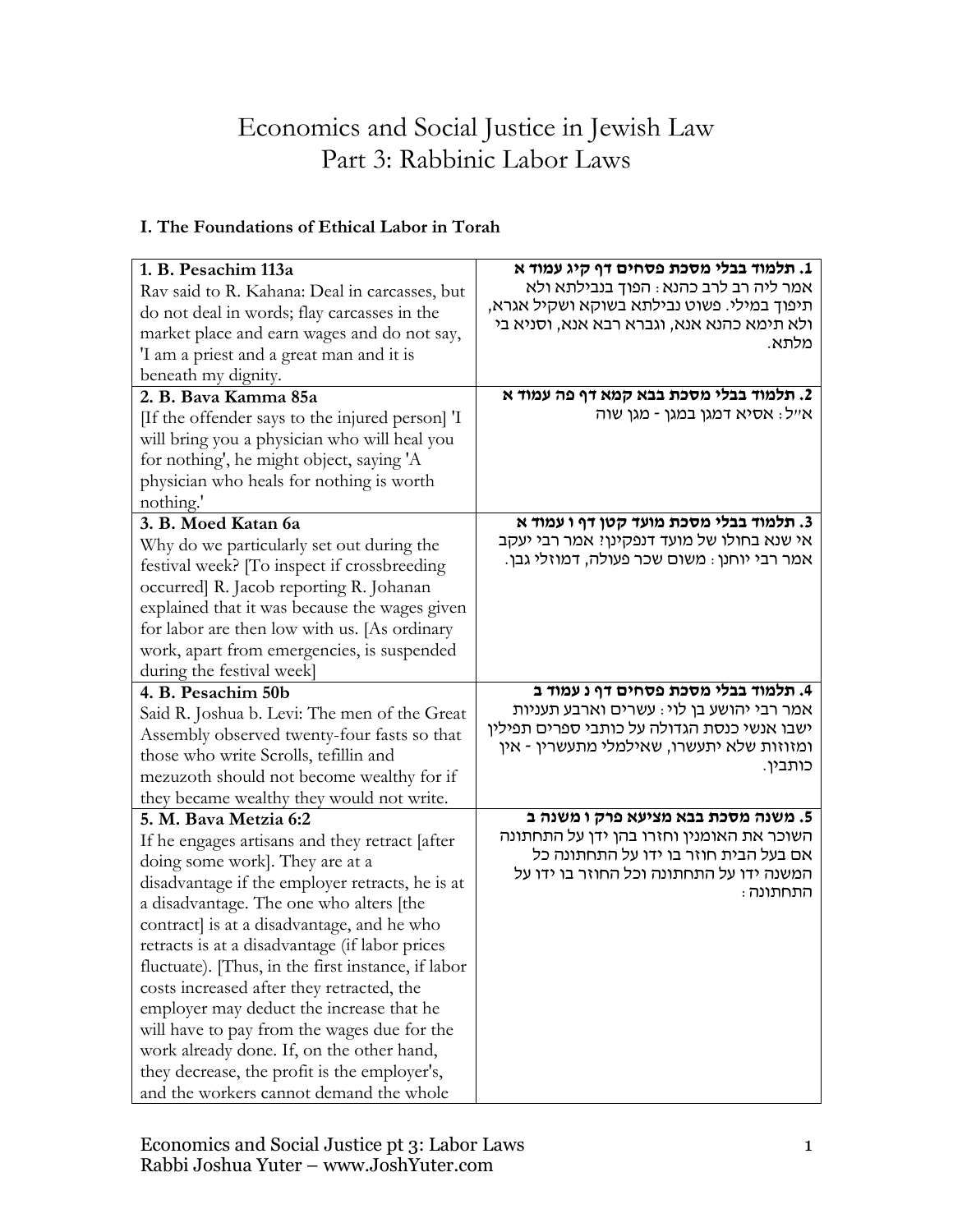| sum originally agreed upon less the            |                                                                      |
|------------------------------------------------|----------------------------------------------------------------------|
| (diminished) cost of completing the work. In   |                                                                      |
| the second instance, the employer must pay     |                                                                      |
| his workmen for what they have already         |                                                                      |
| done pro rata even if labor costs advance,     |                                                                      |
| and he must pay more for the rest. Should      |                                                                      |
| they decrease, however, he is bound to pay     |                                                                      |
| the whole sum originally agreed upon less      |                                                                      |
| only the diminished cost of the rest.          |                                                                      |
| 6. Yayikra 19:15                               | 6. ויקרא פרק יט פסוק טו                                              |
| Do not pervert justice; do not show partiality | לא תַעֲשׂוּ עָוֶל בַּמִּשְׁפָּט לֹא תִשָּׂא פְנֵי דָל וְלֹא תֶהְדַּר |
| to the poor or favoritism to the great, but    | פְנֵי גָדוֹל בִּצְדֵק תִשְׁפֹּט עֲמִיתֵךָ :                          |
| judge your neighbor fairly.                    |                                                                      |

## **II. Obligations of the Employer**

## **A. Pay Wages On Time**

| 7a. B. Bava Metziah 111a                        | 7. תלמוד בבלי מסכת בבא מציעא דף קיא:א                                            |
|-------------------------------------------------|----------------------------------------------------------------------------------|
| For we learn: A man engaged by the hour for     | דתניא : שכיר שעות דיום - גובה כל היום, שכיר                                      |
| day work collects his wage all day; for night   | שעות דלילה - גובה כל הלילה, דברי רבי יהודה.                                      |
| work, all night: this is R. Judah's opinion. R. | רבי שמעון אומר: שכיר שעות דיום - גובה כל                                         |
| Simeon said: A man engaged by the hour for      | היום, שכיר שעות דלילה - גובה כל הלילה וכל                                        |
| day work collects all day; for night work, all  | היום. מכאן אמרו : כל הכובש שכר שכיר עובר                                         |
| night and the [following] day. Hence it was     | בחמשה שמות הללו, ועשה : משום +ויקרא י״ט+<br>בל תעשק את רעך, ומשום +ויקרא י״ט+ בל |
| said: Whoever withholds the wages of a          | תגזל, ומשום +דברים כ״ד+ בל תעשק שכיר עני,                                        |
| hired laborer transgresses these five           | ומשום +ויקרא י״ט+ בל תלין, ומשום +דברים                                          |
|                                                 | כ״ד+ ביומו תתן שכרו, ומשום +דברים כ״ד+ לא                                        |
| prohibitions of five denominations and one      | תבא עליו השמש. - הני דאיכא ביממא - ליכא                                          |
| affirmative precept as follows: Thou shalt      | בליליא, דאיכא בליליא - ליכא ביממאי אמר רב                                        |
| not oppress thy neighbor; neither rob him;      | חסדא: שם שכירות בעלמא.                                                           |
| Thou shalt not oppress an hired servant that    |                                                                                  |
| is poor; The wages of him that is hired shall   | ויקרא פרק יט פסוק יג                                                             |
| not abide all night with thee; At his day shalt | (1) לא תַעֲשֹׁק אֶת רֵעֲךָ (2) וְלֹא תִגְזֹל (4) לא תָלִין                       |
| thou give him his hire; and, neither shall the  | ּפְּעָלַת שַׂכִּיר אִתָּךָ עַד בֹּקֶר                                            |
| sun go down upon it. But Surely those that      |                                                                                  |
| apply at day do not apply at night, and those   | דברים פרק כד פסוק יד                                                             |
| that apply at night do not apply at day! —      | (3) לא תַעֲשֹׁק שָׂכִיר עָנִי וְאֶבְיוֹן מֵאַחֶיךָ אוֹ מִגֵּרְךָ                 |
| Said R. Hisda: It refers to hiring in general.  | ּאַשֶׁר בְּאַרְצְדָ בִּשְׁעָרֶיךָ                                                |
|                                                 |                                                                                  |
| 7b. Vayikra 19:13                               | דברים פרק כד פסוק טו                                                             |
| (1) Do not defraud your neighbor (2). or rob    | (1A) בְּיוֹמוֹ תִתֵּן שְׂכָרוֹ (5) וְלֹא תָבוֹא עָלָיו הַשֵּׁמֵשׁ                |
| him. (4) Do not hold back the wages of a        | כִּי עָנִי הוּא וְאֵלָיו הוּא נֹשֵׂא אֶת נַפְשׁוֹ וְלֹא יִקְרָא                  |
| hired man overnight.                            | עֲלֵיךָ אֵל יִקְוָק וְהָיָה בְּךָ חֵטָא                                          |
|                                                 |                                                                                  |
| 7c. Devarim 24:14                               |                                                                                  |
|                                                 |                                                                                  |
| (3) Do not take advantage of a hired man        |                                                                                  |
| who is poor and needy, whether he is a          |                                                                                  |

Economics and Social Justice pt 3: Labor Laws Rabbi Joshua Yuter – www.JoshYuter.com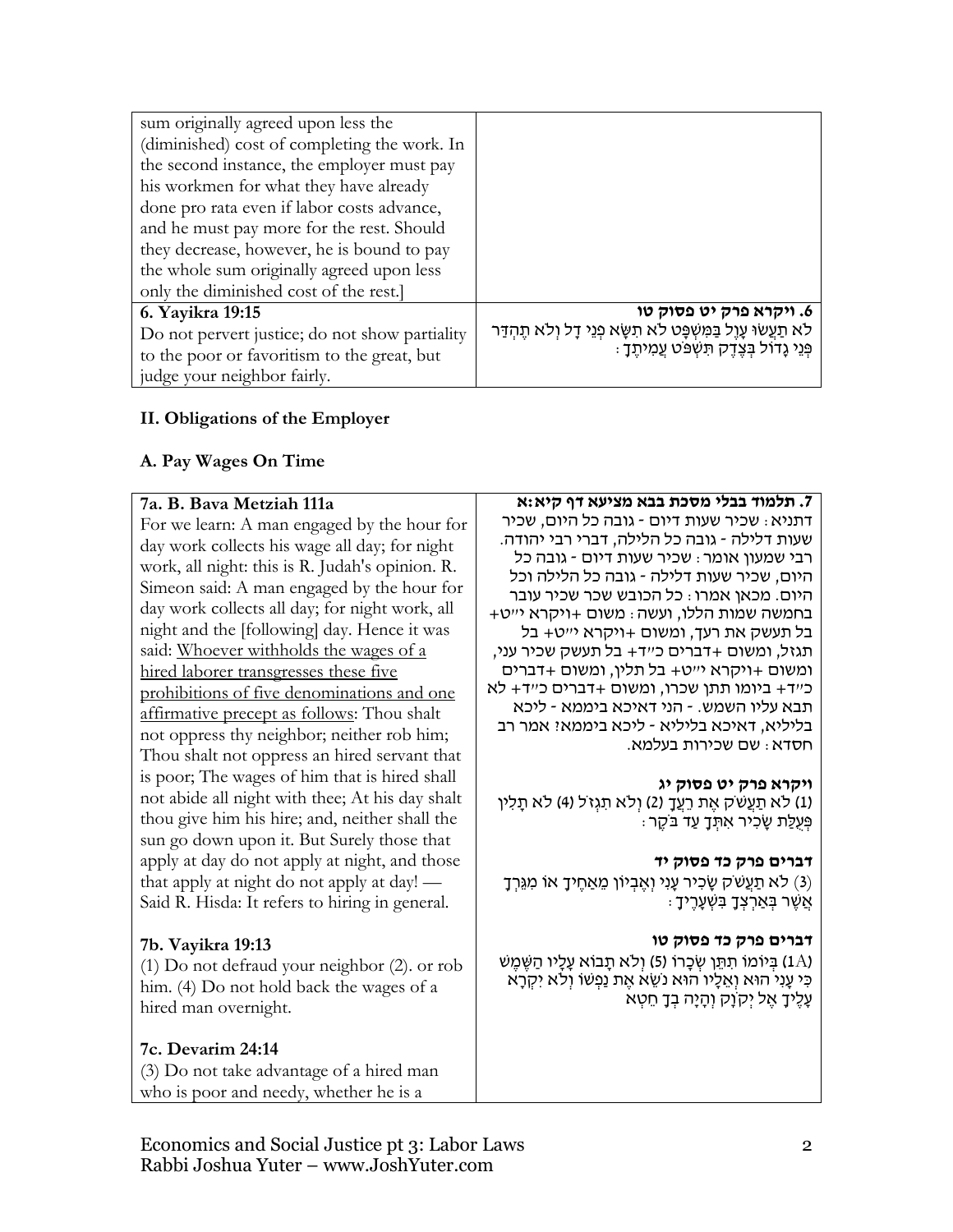| brother Israelite or an alien living in one of                                                                                                                                                                                                                                                                                                                                                                            |                                                                                                                                                                                                                      |
|---------------------------------------------------------------------------------------------------------------------------------------------------------------------------------------------------------------------------------------------------------------------------------------------------------------------------------------------------------------------------------------------------------------------------|----------------------------------------------------------------------------------------------------------------------------------------------------------------------------------------------------------------------|
| your towns.                                                                                                                                                                                                                                                                                                                                                                                                               |                                                                                                                                                                                                                      |
| 7d. Devarim 24:15<br>$(1A)$ Pay him his wages each day $(5)$ and do<br>not wait until the sun has set, because he is<br>poor and is counting on it. Otherwise he<br>may cry to the LORD against you, and you<br>will be guilty of sin.                                                                                                                                                                                    |                                                                                                                                                                                                                      |
| 8. B. Sukkah 29b<br><u>Rav said, On account of four things is the</u><br>property of householders confiscated by the<br>state treasury: On account of those who<br>defer payment of the laborer's hire; on<br>account of those who withhold the hired<br>laborer's wages; on account of those who<br>remove the yoke from off their necks and<br>place it on [the necks] of their fellows and on<br>account of arrogance. | 8. תלמוד בבלי מסכת סוכה דף כט עמוד ב<br>אמר רב: בשביל ארבעה דברים נכסי בעלי בתים<br>יוצאין לטמיון : על כובשי שכר שכיר, ועל עושקי<br><u>שכר שכיר,</u> ועל שפורקין עול מעל צואריהן ונותנין<br>על חבריהן, ועל גסות הרוח |

## **B. Safe Working Conditions**

#### **9a. M. Bava Batra 2:5**

A ladder must be kept away from a pigeon cote four cubits so that a weasel should not be able to spring [from the ladder on to the cote]. The wall must be kept four cubits from the [neighbor's] roof-gutter so as to allow room for setting a ladder.

#### **9b. B. Bava Batra 22b**

Shall I say that the Mishnah does not concur with R. Jose. who has laid down that 'the one may dig [a pit where he likes] in his property. and the other may plant [a tree where he likes] in his property'? — You may say that even R. Jose would concur with the Mishnah here. For R. Ashi has told us that 'when we were with R. Kahana, he said to us that R. Jose admitted that a man was responsible for the damage of which he is the cause.' Here too, it may happen that while the man is setting the ladder the weasel is sitting in a hole close by and jumps on to it. But here he is merely the indirect cause? Said R. Tobi bar Mattanah: This is equivalent to saying that it is prohibited to cause damage indirectly,

#### **.9 משנה מסכת בבא בתרא פרק ב משנה ה**

מרחיקין את הסולם מן השובך ארבע אמות כדי שלא תקפוץ הנמיה ואת הכותל מן המזחילה ארבע אמות כדי שיהא זוקף את הסולם

#### **תלמוד בבלי מסכת בבא בתרא דף כב עמוד ב**

לימא, מתניתין דלא כר' יוסי, דאי ר"י, הא אמר: זה חופר בתוך שלו וזה נוטע בתוך שלו! אפילו תימא ר' יוסי, הא אמר רב אשי, כי הוינן בי רב כהנא הוה אמר: מודי רבי יוסי בגירי דידיה, ה"נ זמנין דבהדי דמנח ליה יתבא בחור וקפצה. והא גרמא הוא! א"ר טובי בר מתנה, זאת אומרת: גרמא בניזקין אסור.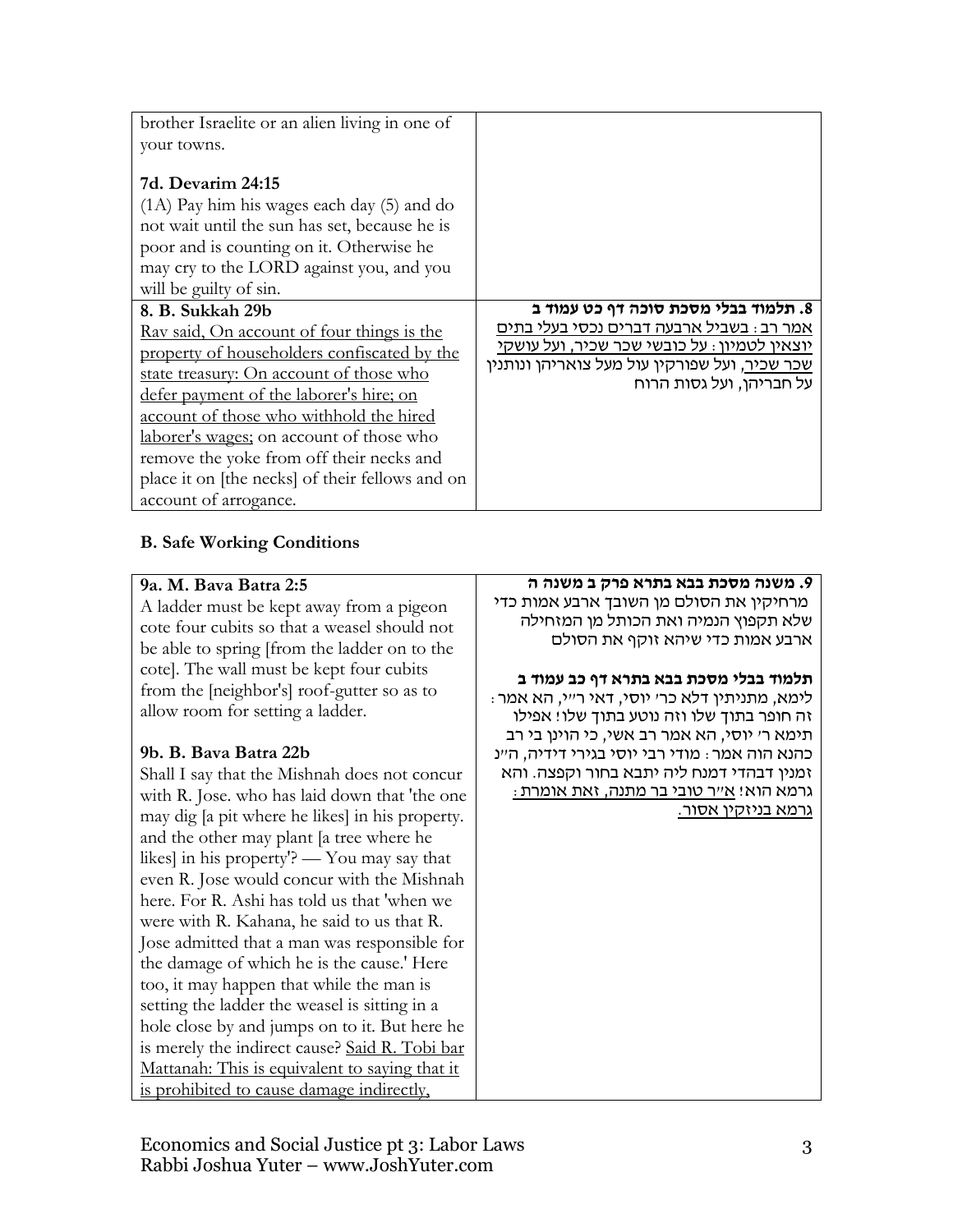| even where the damage, if caused, need not |  |
|--------------------------------------------|--|
| be paid                                    |  |

## **C. Follow Standard Employment Practices**

| 10. M. Bava Metzia 7:1<br>One who engages laborers and demands that<br>they commence early or work late — where<br>local usage is not to commence early or work<br>late he may not compel them. Where it is the<br>practice to supply food [to one's laborers], he<br>must supply them therewith; to provide a<br>relish, he must provide it. Everything<br>depends on local custom. | 10. משנה מסכת בבא מציעא פרק ז משנה א<br>השוכר את הפועלים ואמר להם להשכים ולהעריב<br>מקום שנהגו שלא להשכים ושלא להעריב אינו<br>רשאי לכופן מקום שנהגו לזון יזון לספק במתיקה<br>יספק הכל כמנהג המדינה                                                                                                                                                      |
|--------------------------------------------------------------------------------------------------------------------------------------------------------------------------------------------------------------------------------------------------------------------------------------------------------------------------------------------------------------------------------------|---------------------------------------------------------------------------------------------------------------------------------------------------------------------------------------------------------------------------------------------------------------------------------------------------------------------------------------------------------|
| 11a. M. Bava Metzia 7:5<br>A laborer may eat cucumbers, even to the<br>value of a denar, or dates, even to the value<br>of a denar. R. Eleazar Hisma said: a laborer<br>must not eat more than his wage. But the<br>sages permit it; yet one is advised not to be<br>greedy, and thus shut the door in his face.                                                                     | 11. משנה מסכת בבא מציעא פרק ז משנה ה<br>אוכל פועל קישות אפילו בדינר וכותבת אפילו<br>בדינר ר׳ אלעזר חסמא אומר לא יאכל פועל יתר<br>על שכרו וחכמים מתירין אבל מלמדין את האדם<br>: שלא יהא רעבתן ויהא סותם את הפתח בפניו<br>תלמוד בבלי מסכת בבא מציעא דף צב עמוד א<br>חכמים היינו תנא קמא! - איכא בינייהו אבל<br>מלמדין, לתנא קמא - לית ליה מלמדין, לרבנן - |
| 11b. B. Bava Metzia 92a<br>Are not the Sages identical with the first<br>Tanna? — They differ as to whether [the<br>laborer is advised [not to be greedy]. The<br>first Tanna holds that he is not advised;<br>while the Rabbis maintain that he is.                                                                                                                                 | אית להו מלמדין.                                                                                                                                                                                                                                                                                                                                         |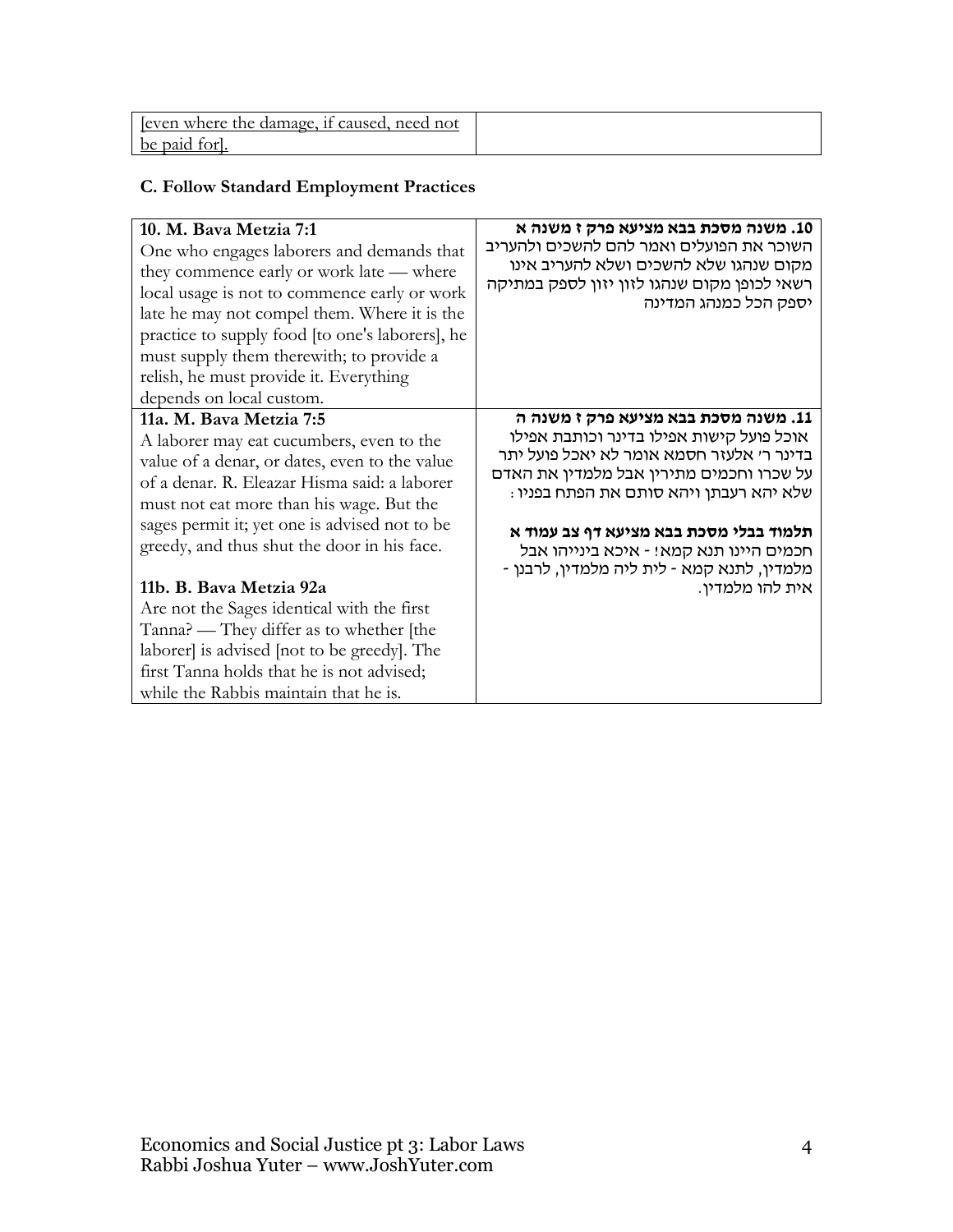## **III. Obligations of the Employee**

## **D. Complete the Work**

| 12. B. Bava Metziah 73a                          | 12. תלמוד בבלי מסכת בבא מציעא דף עג עמוד א |
|--------------------------------------------------|--------------------------------------------|
| Rava advised those who keep watch over the       | אמר להו רבא להנהו דמנטרי באגי: פוקו הפוכו  |
| cornfields: Go out and find some occupation      | בבי דרי, כי היכי דלא תשתלם שכירות דידכו עד |
| in the barn, that your wages may not be          | ההיא שעתא, דשכירות אינה משתלמת אלא         |
| payable until then; since wages are not          | בסוף, וההיא שעתא אוזולי דקא מוזלי גבייכו.  |
| payable until the end [of one's task], and it is |                                            |
| only then that they make you the gift.           |                                            |

### **E. Maximize Efficiency and Productivity**

| 13. B. Berachot 16a<br>Laborers working for an employer recite the<br>Shema' and say the tefillah and eat their crust<br>without saying a blessing before it, but they<br>say two blessings after it, namely, [he says]<br>the first blessing right through and the                                                                                                                                                                                                                                                                                                                                                                                                   | 13. תלמוד בבלי מסכת ברכות דף טז עמוד א<br>והתניא : הפועלים שהיו עושים מלאכה אצל בעל -<br>הבית קורין קריאת שמע ומתפללין, ואוכלין פתן<br>ואין מברכים לפניה, אבל מברכין לאחריה שתים,<br>כיצד - ברכה ראשונה כתקונה, שניה - פותח<br>בברכת הארץ וכוללין בונה ירושלים בברכת<br>הארץ ; במה דברים אמורים - בעושין בשכרן,                                                                                        |
|-----------------------------------------------------------------------------------------------------------------------------------------------------------------------------------------------------------------------------------------------------------------------------------------------------------------------------------------------------------------------------------------------------------------------------------------------------------------------------------------------------------------------------------------------------------------------------------------------------------------------------------------------------------------------|--------------------------------------------------------------------------------------------------------------------------------------------------------------------------------------------------------------------------------------------------------------------------------------------------------------------------------------------------------------------------------------------------------|
| second blessing he begins with the blessing<br>for the land, including 'who buildest<br>Jerusalem' in the blessing for the land. When<br>does this hold good? For those who work<br>for a wage. But those who work for their<br>keep or who eat in the company of the<br>employer say the grace right through.                                                                                                                                                                                                                                                                                                                                                        | אבל עושין בסעודתן או שהיה בעל הבית מיסב<br>עמהן - מברכין כתיקונה                                                                                                                                                                                                                                                                                                                                       |
| 14. B. Kiddushin 33a<br>And honoring is compared to rising too: just<br>as rising involves no monetary loss, so<br>honoring means such as involves no<br>monetary loss. Hence it was said: Artisans<br>may not rise before scholars while engaged<br>in their work. Must they not? But we learnt:<br>All artisans rise before them, give them<br>greeting, and exclaim to them, 'Our brethren,<br>men of such and such a place, enter in<br>peace.' - Said R. Johanan: Before them they<br>must stand up, yet before scholars they may<br>not. (Refers to workers in Jerusalem greeting<br>those bringing the first fruits to Jerusalem,<br>see Rambam Bikkurim 4:17) | 14. תלמוד בבלי מסכת קידושין דף לג עמוד א<br>ואקיש נמי הידור לקימה, מה קימה שאין בה<br>חסרון כיס, אף הידור שאין בו חסרון כיס ; מכאן<br>אמרו : אין בעלי אומניות רשאין לעמוד מפני<br>תלמידי חכמים בשעה שעוסקין במלאכתם. ולאז<br>והתנן : כל בעלי אומניות עומדים מפניהם<br>ושואלים בשלומם, ואומרים להם: אחינו, אנשי<br>מקום פלוני, בואכם לשלום! א״ר יוחנן : מפניהם<br>עומדים, מפני תלמידי חכמים אין עומדים. |
| 15. B. Ta'anit 23b<br>Why did you not take notice of us when we<br>greeted you? He [Honi] answered: I was a<br>laborer hired by the day and I said I must not<br>relax [from my work].                                                                                                                                                                                                                                                                                                                                                                                                                                                                                | 15. תלמוד בבלי מסכת תענית דף כג עמוד ב<br>מאי טעמא כי יהבינא למר שלמא לא אסבר לן<br>מר אפיה? - אמר להו : שכיר יום הואי, ואמינא<br>לא איפגר.                                                                                                                                                                                                                                                            |